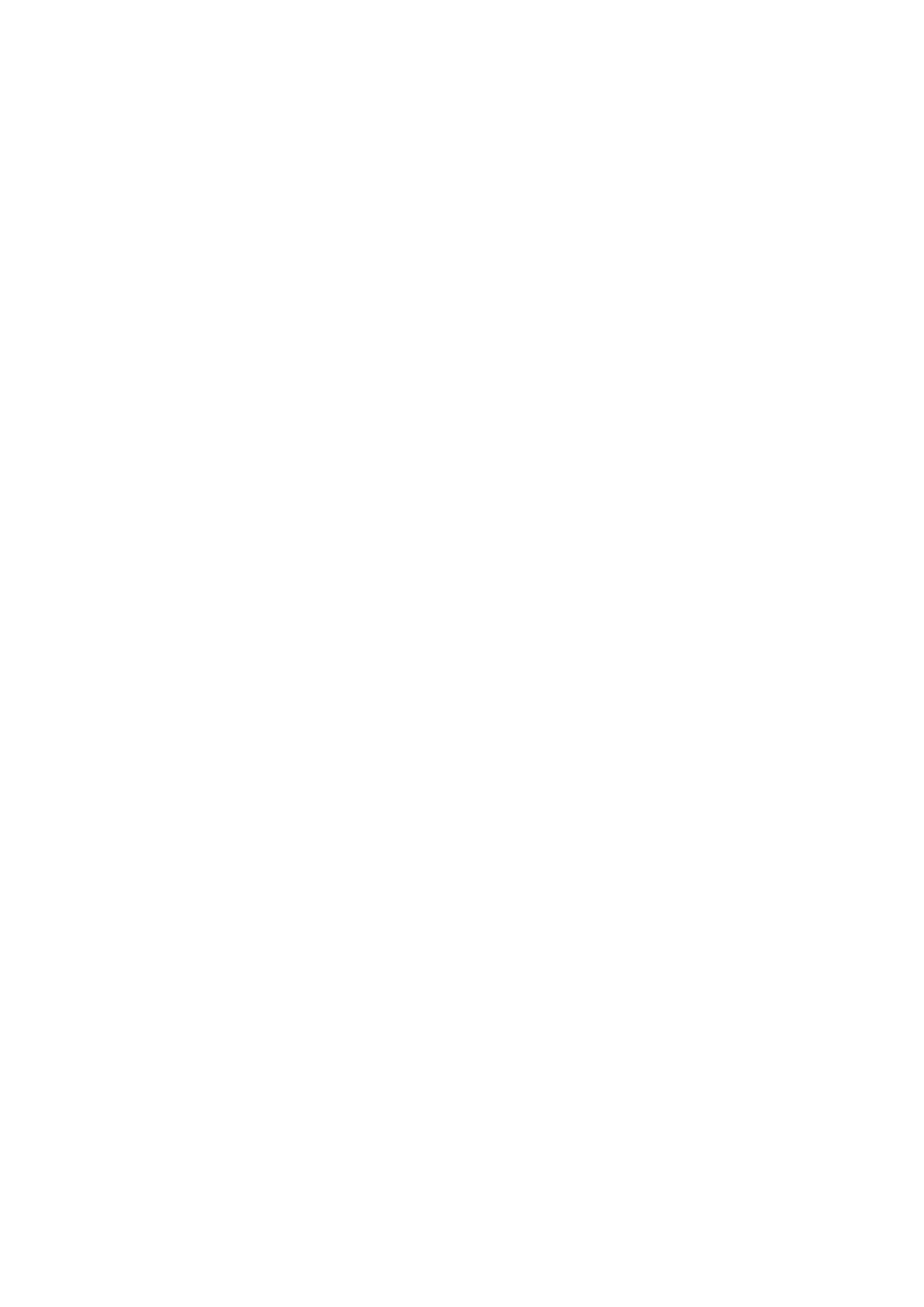

# **Food Amendment Regulation 2013 (No 1)**

**Subordinate Law SL2013-8** 

made under the

**[Food Act 2001](http://www.legislation.act.gov.au/a/2001-66/default.asp)**

| $\overline{\mathbf{1}}$ |     | Name of regulation                                                                                                                         |  |  |
|-------------------------|-----|--------------------------------------------------------------------------------------------------------------------------------------------|--|--|
|                         |     | This regulation is the Food Amendment Regulation 2013 (No 1).                                                                              |  |  |
| $\overline{2}$          |     | <b>Commencement</b>                                                                                                                        |  |  |
|                         | (1) | Section 4 commences on the day after this regulation's notification<br>day.                                                                |  |  |
|                         |     | The naming and commencement provisions automatically commence on<br><b>Note</b><br>the notification day (see Legislation Act, $s$ 75 (1)). |  |  |
|                         |     | The remaining provisions commence on the commencement of the<br>Food Amendment Act 2012, section 7.                                        |  |  |
|                         |     |                                                                                                                                            |  |  |

Authorised by the ACT Parliamentary Counsel—also accessible at www.legislation.act.gov.au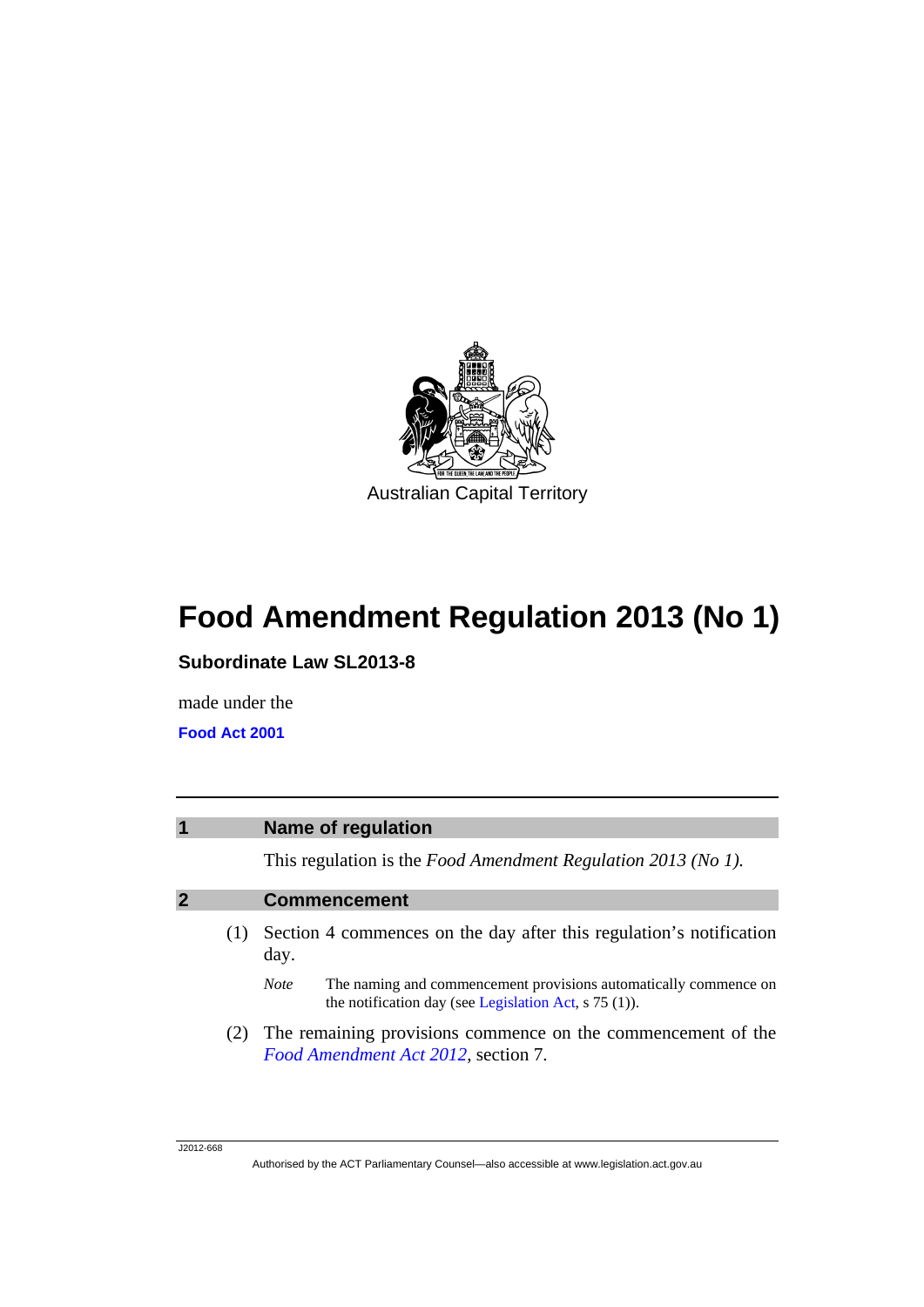| 3 | <b>Legislation amended</b> |  |
|---|----------------------------|--|
|   |                            |  |

This regulation amends the *[Food Regulation 2002](http://www.legislation.act.gov.au/sl/2002-10)*.

### **4 New section 7 (2)**

*insert* 

- (2) The [Legislation Act](http://www.legislation.act.gov.au/a/2001-14), section 47 (6) does not apply to the food standards code.
	- *Note* The food standards code does not need to be notified under the [Legislation Act](http://www.legislation.act.gov.au/a/2001-14) because s 47 (6) does not apply (see [Legislation Act,](http://www.legislation.act.gov.au/a/2001-14) s 47 (7)). The code is accessible at [www.comlaw.gov.au.](http://www.comlaw.gov.au/)

# **5 New part 5**

*insert* 

# **Part 5 Food safety supervisors**

# **19 Food safety supervisor must hold valid statement of attainment for food safety training courses— Act, s 152 (2) (e)**

- (1) This section applies to a registered food business that is required to have a food safety supervisor.
	- *Note* The [Act,](http://www.legislation.act.gov.au/a/2001-66/default.asp) s 117, sets out when a registered food business must have a food safety supervisor.
- (2) The proprietor of the business commits an offence if the food safety supervisor—
	- (a) does not hold a statement of attainment for an approved food safety training course; or

SL2013-8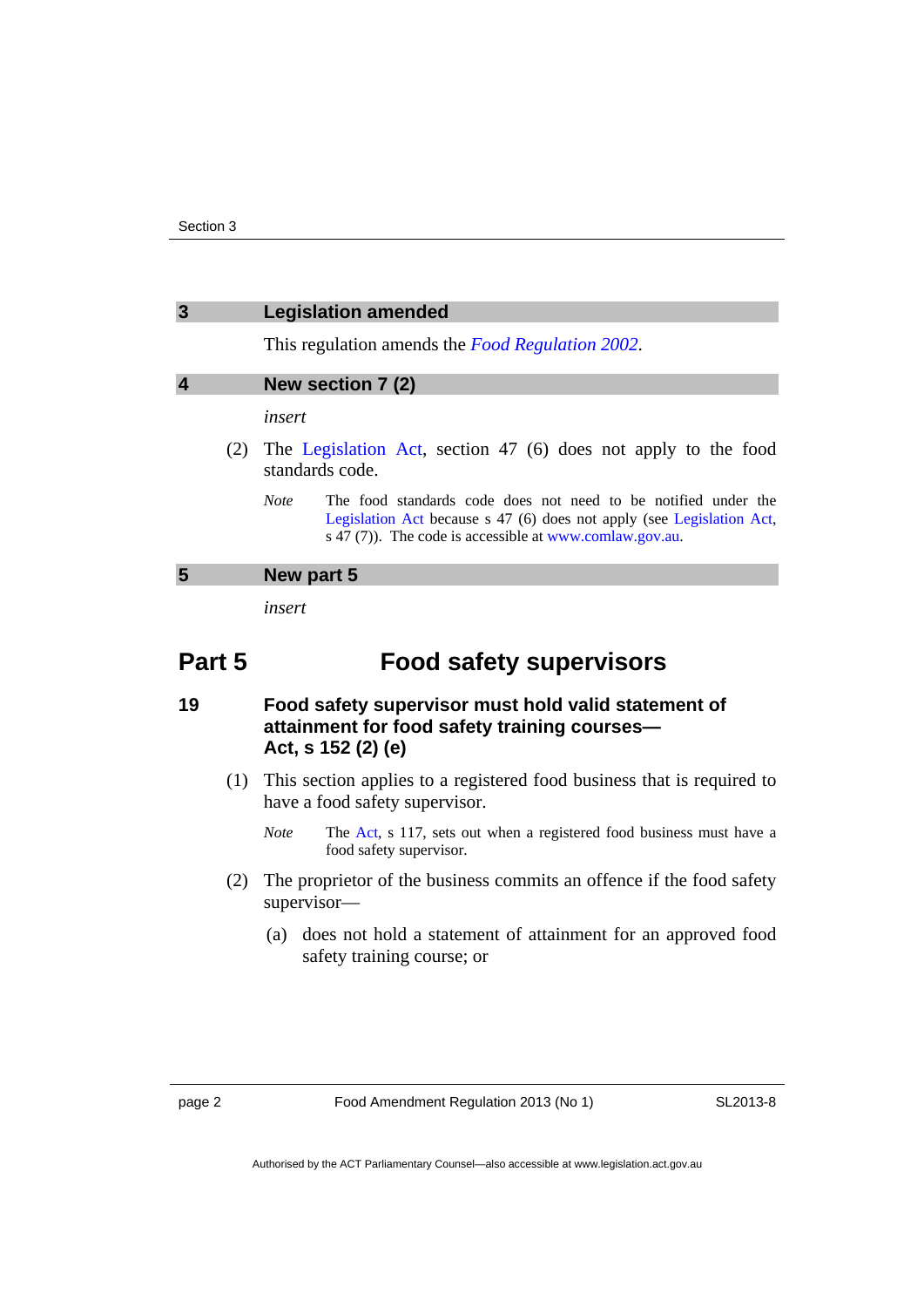(b) holds a statement of attainment for an approved food safety training course, but the statement is more than 5 years old.

Maximum penalty: 20 penalty units.

- *Note* The chief health officer must make guidelines for the approval of a food safety training course—see the [Act,](http://www.legislation.act.gov.au/a/2001-66/default.asp) s 119.
- (3) An offence against this section is a strict liability offence.
- (4) The proprietor of a registered food business must keep a copy of the food safety supervisor's current statement of attainment at the food business premises.

# **20 Notice of commencement of food safety supervisor— Act, s 152 (2) (e)**

- (1) This section applies to a registered food business that is required to have a food safety supervisor.
	- *Note* The [Act,](http://www.legislation.act.gov.au/a/2001-66/default.asp) s 117, sets out when a registered food business must have a food safety supervisor.
- (2) The proprietor of the registered food business must, within 7 days after the day a food safety supervisor commences at the business, give written notice of the commencement to the chief health officer.
	- *Note 1* If a form is approved under the [Act](http://www.legislation.act.gov.au/a/2001-66/default.asp), s 151 for giving notice under this section, the form must be used.
	- *Note 2* A fee may be determined under the [Act](http://www.legislation.act.gov.au/a/2001-66/default.asp), s 150 for giving notice under this section.

## **21 Notice of change to contact details of food safety supervisor—Act, s 152 (2) (e)**

- (1) This section applies to a registered food business that is required to have a food safety supervisor.
	- *Note* The [Act,](http://www.legislation.act.gov.au/a/2001-66/default.asp) s 117, sets out when a registered food business must have a food safety supervisor.

SL2013-8

Food Amendment Regulation 2013 (No 1)

page 3